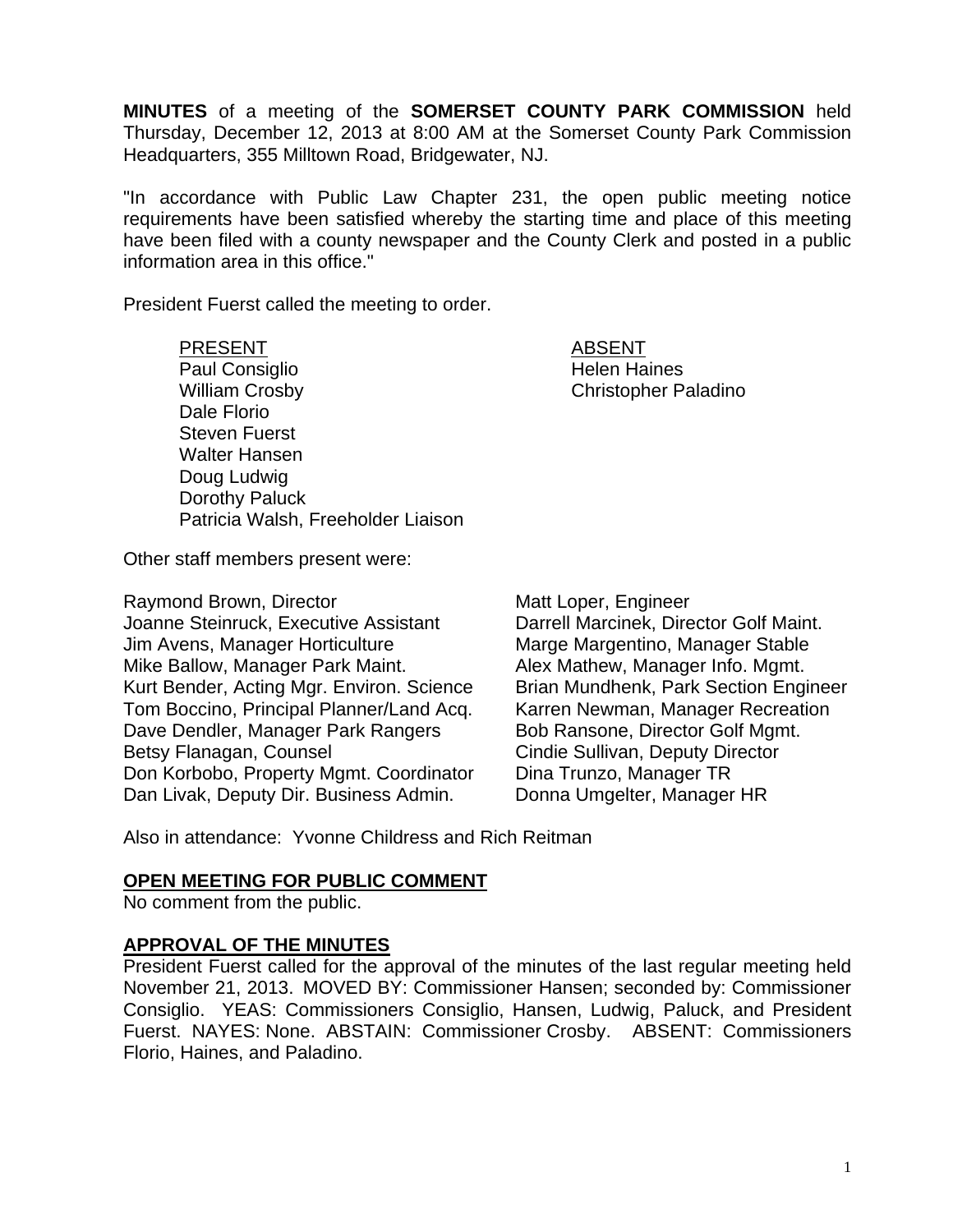# **APPROVAL OF BILLS FOR PAYMENT**

## **Resolution R13-096 - Payment of Claims**

Resolution authorizing payment of bills for \$438,721.42 comprising of check numbers 247508-247531, 248577-248589, 248934, 247532-247596, 248822-248867, and 249090-249139. MOVED BY: Commissioner Crosby; seconded by: Commissioner Hansen. YEAS: Commissioners Consiglio, Crosby, Hansen, Ludwig, Paluck, and President Fuerst. NAYES: None. ABSTAIN: None. ABSENT: Commissioners Florio, Haines, and Paladino.

## **DIRECTOR'S REPORT**

Director Brown submitted a report for the month of November 2013.

## **COMMISSIONER CORRESPONDENCE**

- 1. Letter of thanks from the Printmaking Center for the full page letter the Park Commission submitted to be placed in the 40 anniversary program.
- 2. Notice of Order to Comply from NJ Department of Labor and Workforce Development regarding an inspection done at Sellars Maintenance building.
- 3. Notice from National Recreation and Park Association announcing its partnership with Macy's, Inc. in a "Donation to Your Park" event. Duke Island has been selected as the recipient. The program will begin March 7 and end on March 31, 2014. Donations can be made during a purchase at Macy's and Macy's will match the first \$250,000 raised dollar-for-dollar. Distribution of the check will be done by June 2, 2014.

# **CONSENT AGENDA**

### **RESOLUTIONS**

The following resolutions were MOVED BY: Commissioner Consiglio; seconded by: Commissioner Hansen. YEAS: Commissioners Consiglio, Crosby, Florio, Hansen, Ludwig, Paluck, and President Fuerst. NAYES: None. ABSTAIN: None. ABSENT: Commissioners Haines, and Paladino.

#### **Resolution R13-097 – Adopting the 2014 Temporary Budget**

Resolution adopts the temporary budget for the first quarter of 2014.

#### **Resolution R13-098 – Authorizing Transfer of Appropriations**

Resolution authorizes the transfer of funds from various trust accounts to revenue accounts.

#### **Resolution R13-100 – Setting the 2014 Public Meeting Dates**

| July 17, 2014 at 8:00 AM   |
|----------------------------|
| August 21, 2014 at 8:00 AM |
| September 18, 2014         |
| October 16, 2014           |
| November 20, 2014          |
| December 11, 2014          |
|                            |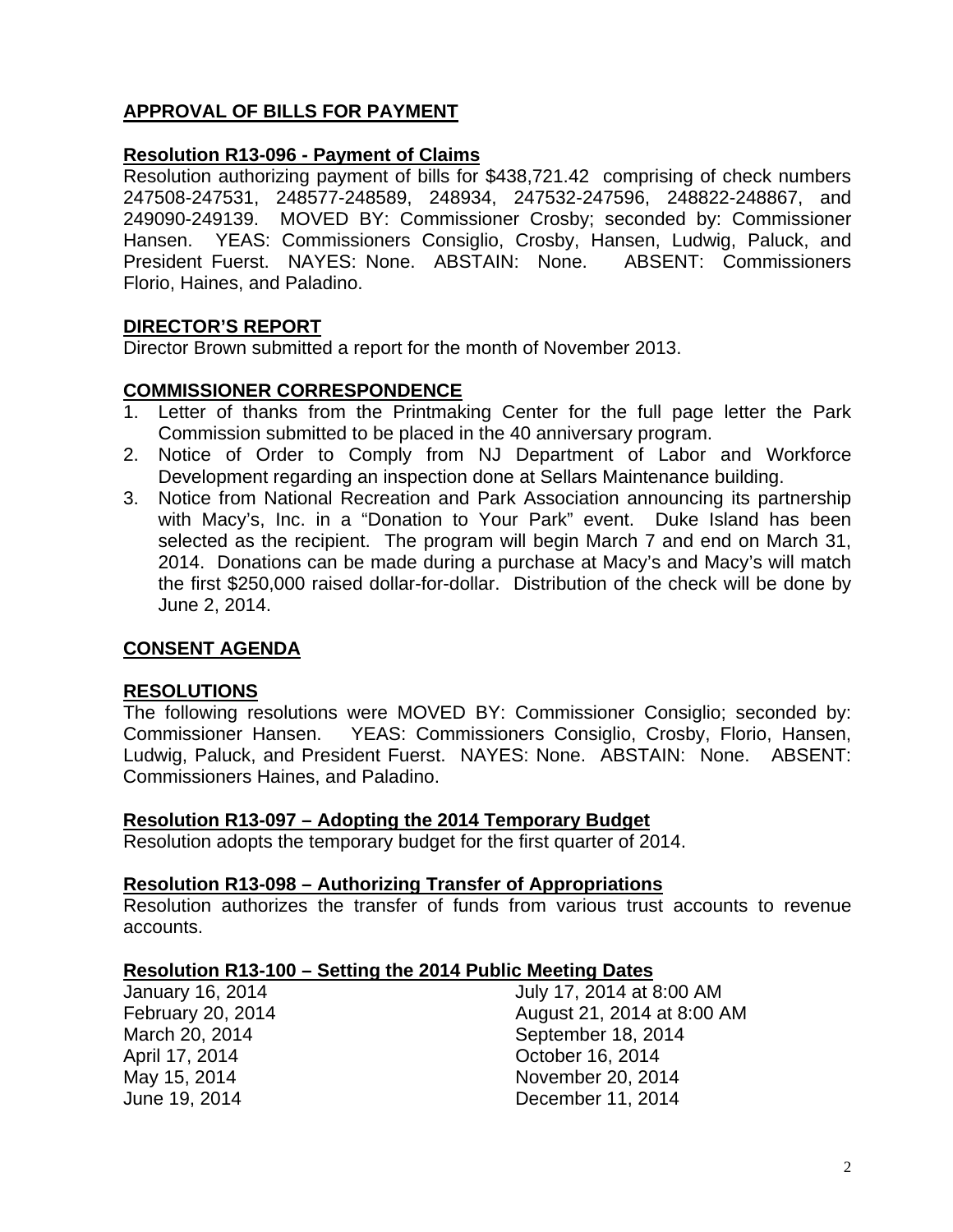# **Resolution R13-101 – Award of Contract for Flexible Spending Account Administration**

Resolution allows agreement with the County of Somerset and Discovery Benefits, Inc. to implement a Flexible Spending Account for participating employees to set aside a portion of their salary, through payroll deductions, for the reimbursement of qualified medical expenses. The cost is \$4.50 per enrolled employee per month.

### **Resolution R13-102 – Award of Contract for Entertainment Consultant for Summer Concerts at Duke Island Park**

Resolution awards a contract to LaGuardia & Associates Entertainment, LLC. The fee is ten percent of the artists' cost.

# **Resolution R13-103 – Award of Contract for Sound Production Services for Summer Concerts at Duke Island Park and July 4th Festival**

Resolution awards a contract to RTD Productions. The fee is \$850.00 per Sunday Concert and \$1,500.00 for the July  $4<sup>th</sup>$  Festival. The cost is not to exceed \$9,150.00.

#### **Resolution R13-104 – Award of Contract for Design of Promotional Materials**

Resolution awards a contract to Contempo Graphics for the Annual Report (\$850.00) and Duke Island Park Concert Series poster, brochure, and newspaper ads. (\$1,850.00).

#### **Resolution R13-105 – Award of Contract for Public Relations**

Resolution awards a contract to The Reitman Group for a retainer of \$2,325.00 per month.

### **Resolution R13-106 – Award of Contact for Legal Services**

President Fuerst reported that all the information regarding the legal bid was e-mailed to all the Commissioners prior to today's meeting for their review.

Resolution awards a contract to Purcell, Mulcahy, O'Neill & Hawkins, LLC for general legal services at a monthly retainer of \$2,000.00. The contract for labor counsel goes to DiFrancesco, Bateman, Coley, Yospin, Kunzman, Davis, and Lehrer, PC with an annual cap of \$150,000.00.

#### **Resolution R13-107 – Award of Contract for Health Benefits Consulting Services**

Resolution awards a contract to Gallagher Benefit Services, Inc. and the fee is \$27,000.00 offset by any commissions received.

### **Resolution R13-108 – Award of Contract for Health and Dental Benefits**

Resolution awards a contract to Horizon Blue Cross/Blue Shield for health benefits and Delta Dental for dental benefits. The contract is for the period of January 1, 2014 to December 31, 2014.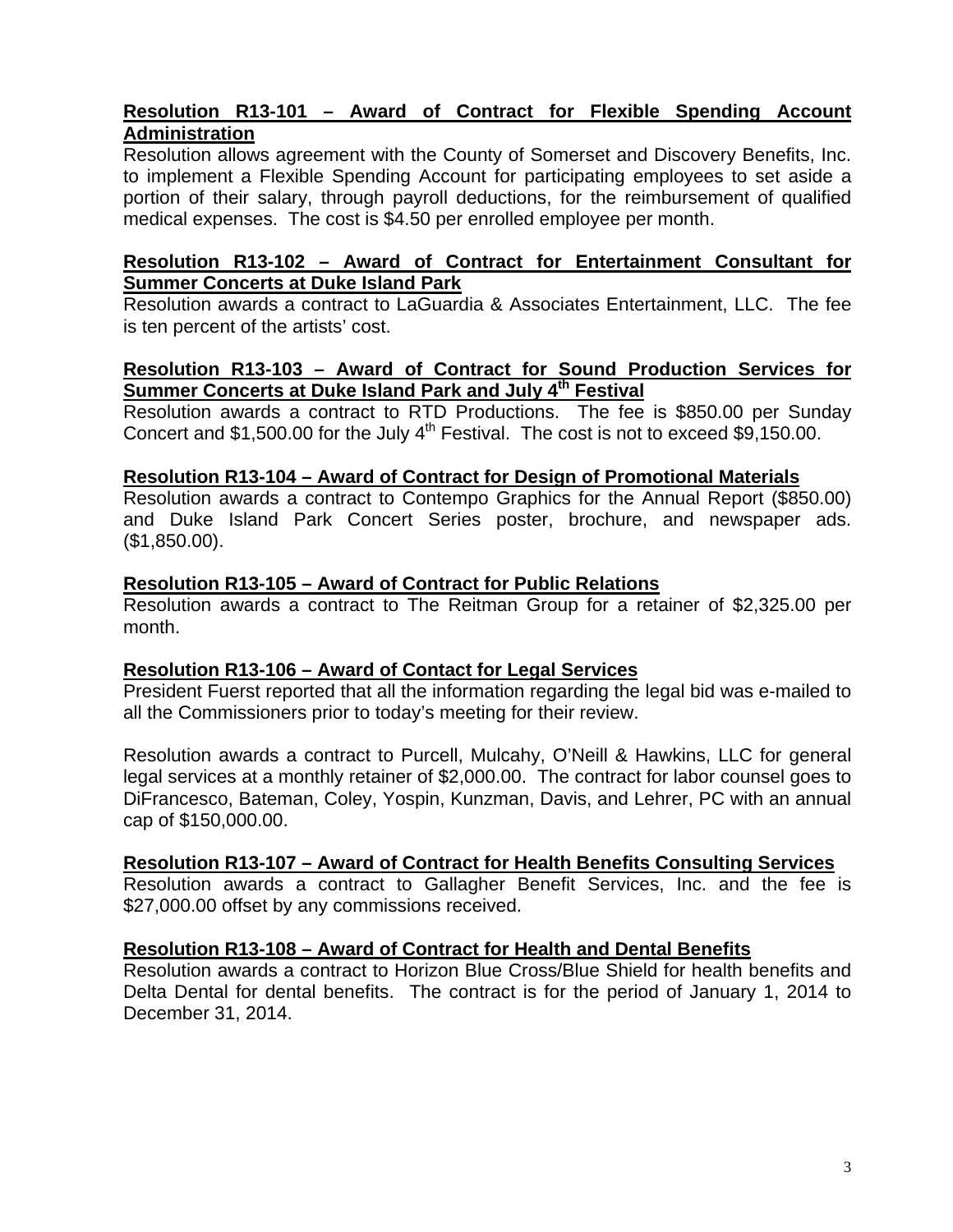# **Resolution R13-109 – Award of First Year of a Three-Year Contract for Equine Services**

Resolution awards a contract to Dr. James L. Smith for equine dental services, Running "S" Equine Veterinary Service for veterinary services, and Professional Farrier Services, Inc. for farrier services. The cost is not to exceed \$137,500.00.

#### **Resolution R13-110 – Award of Contract for TurfhoundTee Surfaces**

Resolution awards a contract to Transnational Trading and Logistics for Turfhound tee surfaces. The cost is not to exceed \$73,500.00.

#### **Resolution R13-111 – Award of Contract for One-Year with Possible Two One-Year Extensions for Well Maintenance and Repair, All Parks**

Resolution awards a contract to Stryker Heating, Cooling & Electric, Inc. as the primary vendor and G.M.H. Associates of America, Inc. as the secondary vendor. The cost is not to exceed \$37,012.00.

The fee schedule resolution was considered separately from the Consent Agenda. Commissioner Florio was concerned about raising tennis and swimming lessons fees from \$60 to \$70 for a set of 10 lessons, as he felt the percentage increase was too large. Commissioner Florio then commented that he was concerned about raising fees, and wondered if all fees could perhaps instead, be increased slightly every year. Commissioner Ludwig suggested that fees could be increased on an index, such as in his industry. Freeholder Walsh stated that automatic increases across the board does not always have positive feedback; that it is why some people distrust government. Ray Brown reported that the mission of the Park Commission is to provide affordable family recreation and staff tries to keep the costs affordable. He suggested that the Finance Committee meet to discuss this. The increase in fees is used to help offset what the County does not provide to the Park Commission. Steve suggested that future Fee Schedule Resolutions be on the October/November meeting agenda.

The Resolution as is was moved for motion. MOVED BY: Commissioner Crosby; seconded by: Commissioner Hansen. YEAS: Commissioners Crosby, Hansen, Paluck, and President Fuerst. NAYES: Commissioners Florio and Ludwig. ABSTAIN: Commissioner Consiglio. ABSENT: Commissioners Haines and Paladino.

The Fee Schedule was then amended to increase only the Special Event Fees and the Tennis Fees. The swimming fees will remain the same as 2013.

### **Resolution R13-099 – Adopting the 2014 Fee Schedule as Amended**

Resolution adopts the new fees for swimming and tennis in 2014. MOVED BY: Commissioner Crosby; seconded by: Commissioner Consiglio. YEAS: Commissioners Consiglio, Crosby, Ludwig, Paluck, and President Fuerst. NAYES: Commissioners Florio and Hansen. ABSTAIN: None. ABSENT: Commissioners Haines and Paladino.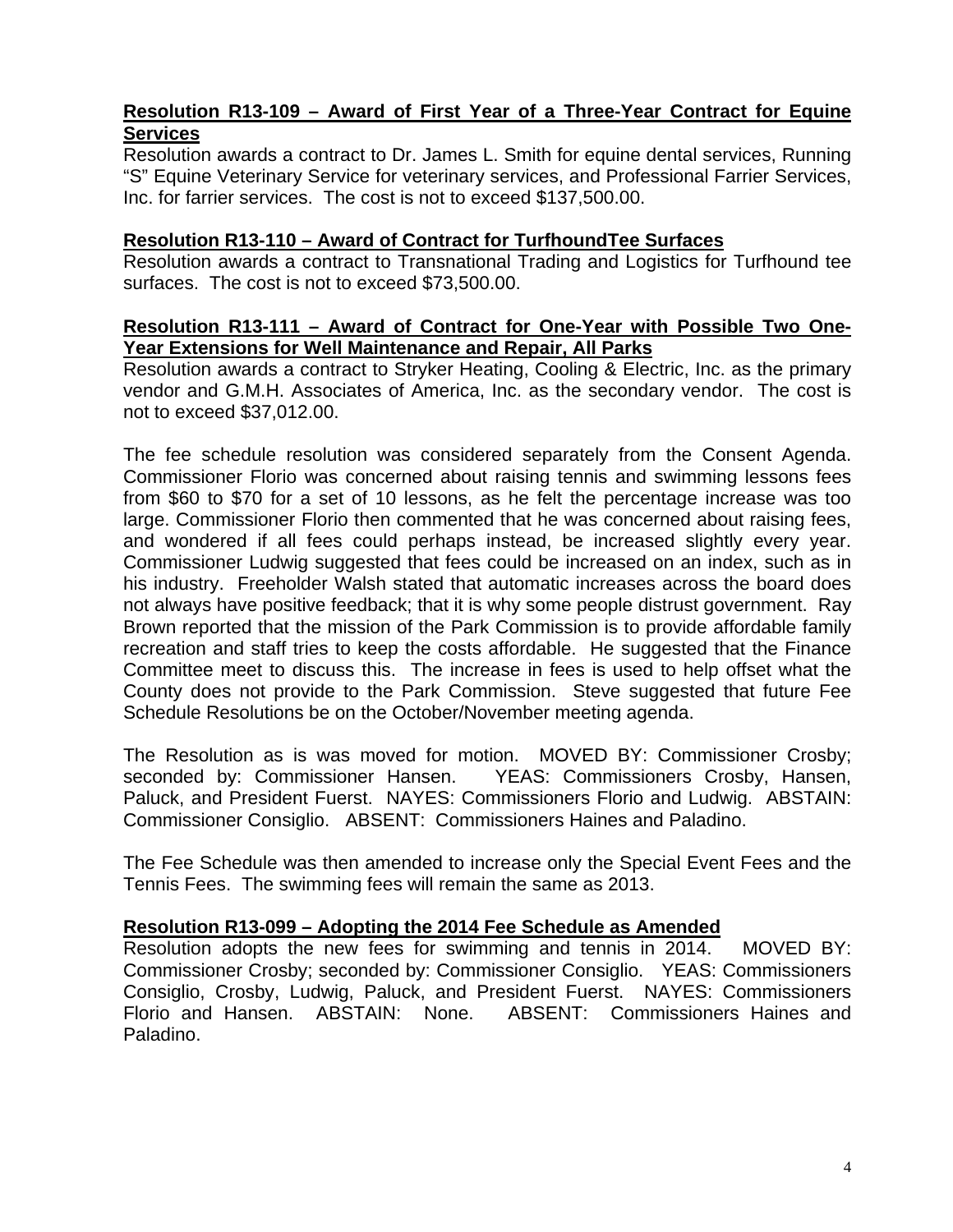# **COMMITTEE REPORTS**

### **FINANCE/BUSINESS ADMINISTRATION**

Commissioner Florio, Chair of the Committee, submitted a report for the month of November 2013.

Dan Livak, Deputy Director/Business Administrator reported that the Park Commission may not meet the projected revenue budget for 2013. Dan will be working with Yvonne Childress and County Finance staff on the budget. Spending has been put to an end, with the exception of essential items.

### **HUMAN RESOURCES**

Commissioner Consiglio, Chair of the Committee, submitted a report for the month of November 2013.

Donna Umgelter, Manager, Human Resources reported that staff is preparing for health benefits open enrollment the week of December 23. Donna is working with the Joint Insurance Fund and the County on training for 2014.

# **LEISURE SERVICES**

Commissioner Ludwig, Chair of the Committee, submitted a report for the month of November 2013.

Cindie Sullivan, Deputy Director reported that Cliff Zink, author of the Park Commission history book, will be presenting a lecture this evening at the EEC, and Steve Kalafer will also be presenting the Park Foundation with a check for \$3,800 for the books he will be purchasing for all Somerset County libraries and public school libraries. Cindie introduced Shawn McCrohan, EEC Manager, and thanked Kurt Bender for filling in as the Acting Manager. Dina Trunzo was honored at the December Freeholder meeting for being the County Disabilities Advocate. Cindie also reported that there are several consulting firms that do cost recovery studies on park and recreation facilities, and she would like to consider using one of them in the next year to look at the Park Commission fee structure.

Kurt Bender, Acting Manager reported that the Festival of Trees will be held from December 6 to 29, coordinated by Naturalist Wood, covering for Naturalist Juhasz who is currently on medical leave. Naturalist Springer will be recertified as a lifeguard in December. Naturalist Juhasz will be recertified in spring 2014. Naturalist Juhasz does a number of the EEC's paddling trips. Nature through a Childs' Eye exhibit will be held from January 4 to February 2.

Commissioner Crosby commented how much he enjoyed the Festival of Trees. Staff did a great job.

Marge Margentino, Manager Lord Stirling Stable reported that registration will be held from December 14 to January 2 for winter lessons. The Holiday Festival and Horse Show had 690 hayrides, 340 children with Santa photos, and 150 riders competed. A horse at the Stable named Brownie was injured, and volunteers conducted a Brownies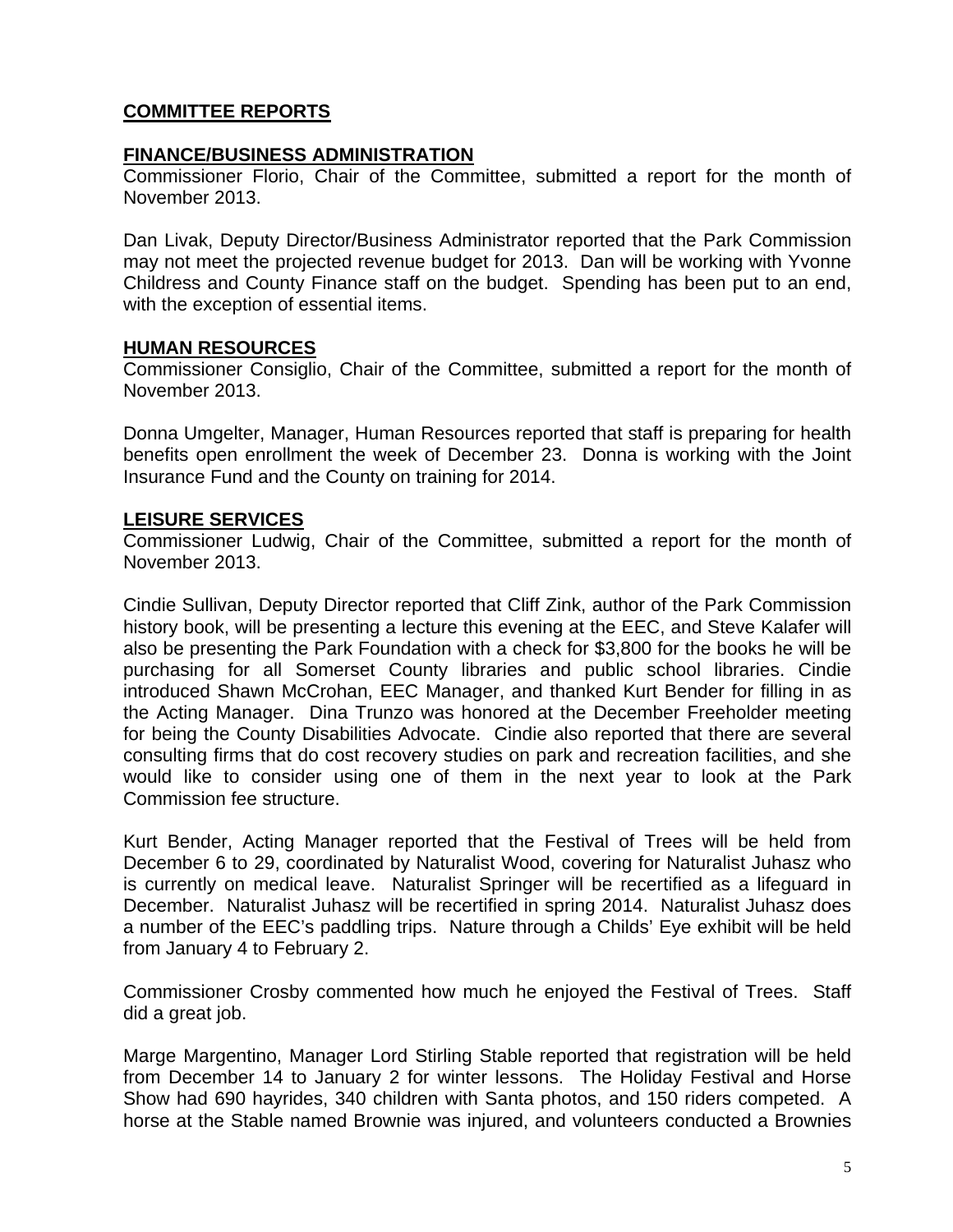for Brownie sale and were able to donate \$2,000 to defray some of Brownie's medical bills. The Holiday Festival held on December 7 and 8 included a silent auction which benefits the School Horse Retirement Fund. Pfizer Corporation invited Marge and Gary Freuler to their facility that is being closed and offered them four pallets of paper, photocopy paper, an LCD projector, and office supplies. Marge thanked Pfizer for the donations.

Karren Newman, Manager Recreation reported that the winners of the Photograph Contest are listed on the website.

Dina Trunzo, Manager Therapeutic Recreation reported that TR held a program Pictures with Santa on December 8. Registration for winter programs will be held on January 11. South Bound Brook will become a participating town in 2014.

#### **GOLF MANAGEMENT**

Commissioner Paluck, Chair of the Committee, submitted a report for the month of November 2013.

Darrell Marcinek, Director of Golf Maintenance reported that the drainage project at Green Knoll putting green is completed. Work on the retaining wall by the Quail Brook Clubhouse has begun.

Bob Ransone, Deputy Director Golf Management reported that Black Friday was very successful with receiving more than \$100,000.00 in sales during four days in gift cards. On December 21, 22, and 23 golf will be offering the a ten percent sale.

### **INFORMATION MANAGEMENT**

Commissioner Hansen, Chair of the Committee, submitted a report for the month of November 2013.

### **VISITOR SERVICES**

Commission Crosby, Chair of the Committee, submitted a report for the month of November 2013.

Dave Dendler, Manager, Park Rangers reported that this is the time of the year the Rangers teach CPR and first aid. Tool and equipment inventory is done during the winter months. Ice skating training will be held on December 18. Dave thanked Alex Mathew for his assistance with getting the Incident Reports on-line.

### **PROPERTY MANAGEMENT**

Commissioner Crosby, Chair of the Committee, submitted a report for the month of November 2013.

### **PLANNING AND LAND ACQUISITION**

A report was submitted for the month of November 2013.

Tom Boccino, Parks Section Principal Planner/Land Acquisition, reported that the kick off meeting for the design of the Raritan River Greenway Bikeway was held on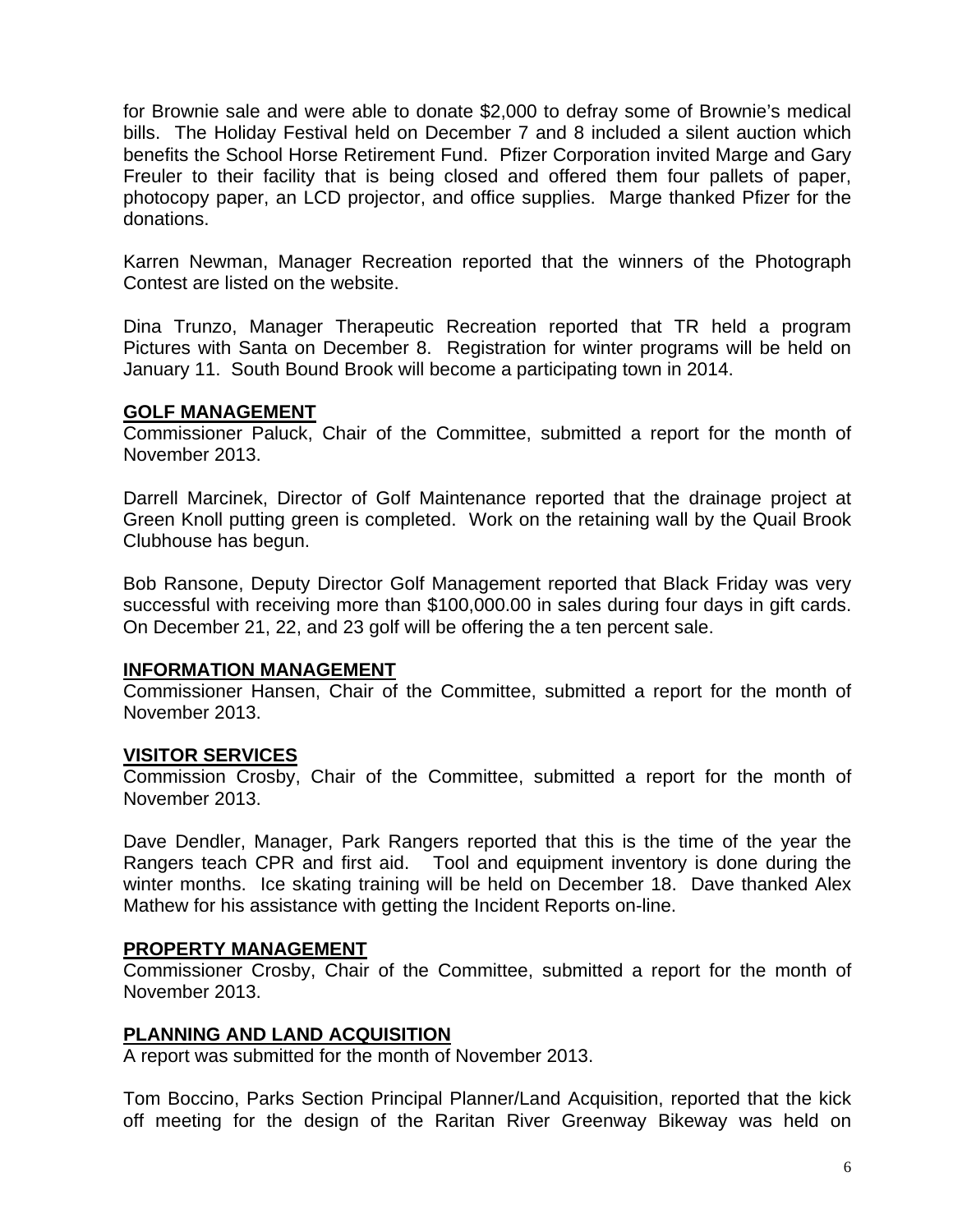December 2. The New Jersey Wetlands Council has given conceptual approval for a grant for the restoration of the former Sylvan Lake improvements in the amount of \$50,000. All costs will be covered with that money. The Council has requested some minor revisions to the grant request and the proposal will be updated.

### **CAPITAL FACILIITES – CONSTRUCTION and ENGINEERING**

Commissioner Paladino, Chair of the Committee, submitted a report for the month of November 2013.

Brian Mundhenk, Park Section Engineer reported that the Ross driveway widening project will be completed next week. The pond dredging and dam repair at Buck Garden is near completion. The kick off meeting for the Green Knoll Tennis Center will be held shortly. The building permits will be obtained after that meeting.

## **PARK MAINTENANCE & HORTICULTURE**

Commissioner Consiglio, Chair of the Committee submitted a report for the month of November 2013.

Mike Ballow, Manager Park Maintenance reported that Skillman Park continues to be cleaned. Benches have been installed at the cemetery. Mike thanked Jim Avens for the trees being planted at Skillman. The drainage project at Torpey outfield is ongoing.

Jim Avens, Manager Horticulture reported that the fall tree planting project went very well. Jim was pleased with the quality of the trees supplied and planted by JML Landscaping. A total of 102 trees were planted at various parks and golf courses including Colonial Park, Spooky Brook, Quail Brook, Neshanic Valley, Natirar, Torpey, Washington Valley, and Skillman. A majority of the trees were planted at Skillman. Bonny Levine, a Gardener for almost 19 years at Colonial Park will be retiring at the end of this month. Her most recent responsibilities included the care of the rose collections in the Rose Garden. Bonny's dedication to the rose garden and her sense of humor will be missed.

# **AUDIT COMMITTEE**

No report this month.

# **FREEHOLDER'S REPORT**

Freeholder Walsh congratulated Dina on her award. She commented that the amount of work staff does outside the normal day is not fully comprehended until you hear about the award given to Dina. Patricia thanked the staff for all the work they do. The Park Commission does an excellent job. Patricia reported that she will be the Park Commission Freeholder Liaison in 2014. The bill proposed by Assemblywoman Nancy Munoz needs clarification and Freeholder Walsh will be in touch with her to discuss.

President Fuerst commented that the bill will need to be tweaked and the Park Commission will be happy to participate in discussions.